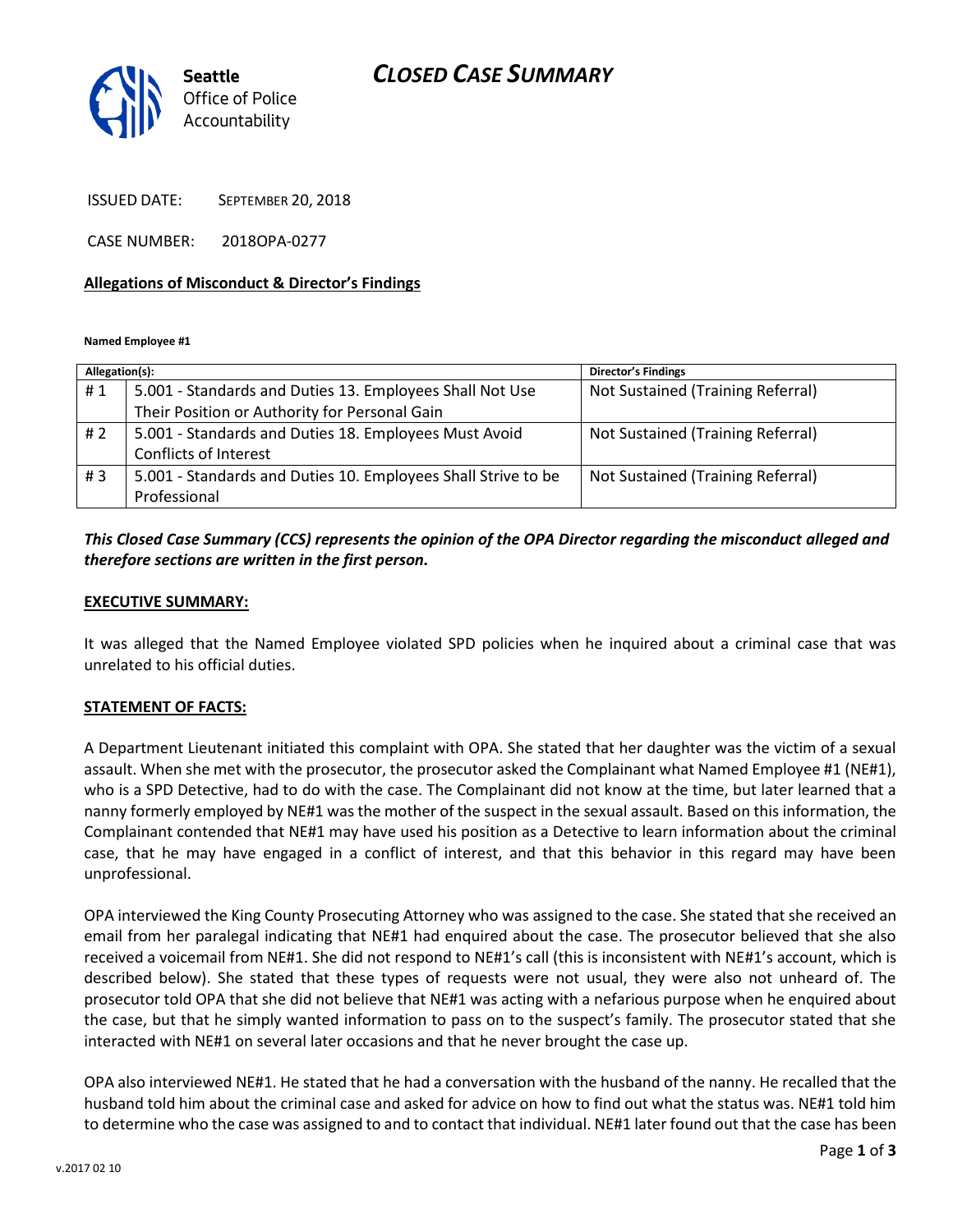

# *CLOSE CASE SUMMARY*

OPA CASE NUMBER: 2018OPA-0277

assigned to the King County Prosecuting Attorney's Office. The family again asked him questions about the status and what they could expect next. NE#1 asserted that it was clear that they had little to no information. NE#1 then offered to call the prosecutor.

NE#1 stated that he called the prosecutor and left her a message. She called him back several days later but they did not speak. NE#1 told OPA that, in between the two phone calls, he thought about the situation and decided that it was not a good idea for him to be involved. He did not call the prosecutor back again and never spoke with her about the case. He told the family that he was uncomfortable being involved due to his position as a Detective. He gave them the phone number for the prosecutor's office and did not hear back about the case.

NE#1 told OPA that he had two main purposes for the phone call to the prosecutor. First, was to find out information about the case, which included what the status was, whether charges were being filed, or whether it was just provided to the prosecutor for review. Second, was to determine the nature of the case so that he could decide whether he no longer wanted his child to associate with the family.

With regard to the allegations against him, NE#1 stated that he did not have anything to gain from making the inquiry. He further stated that he did not believe that he had engaged in a conflict of interest. Lastly, he denied that his conduct was unprofessional or that it undermined public trust in the Department.

## **ANALYSIS AND CONCLUSIONS:**

### **Named Employee #1 - Allegations #1** *5.001 - Standards and Duties 13. Employees Shall Not Use Their Position or Authority for Personal Gain*

SPD employees are prohibited from using their position or authority for personal gain. (SPD Policy 5.001-POL-13.)

As discussed above, NE#1 denied that he had anything to gain personally from making the inquiry in this case. I do not necessarily agree. By learning information that only he would have had access to given his role as a Detective, he could have given the suspect an advantage in his criminal prosecution. This would have provided a benefit to the suspect and his family and, as these individuals were friends with NE#1, NE#1 would also have benefited from this situation.

NE#1 did not speak with the prosecutor about the case and, accordingly, did not learn any information about the matter and did not relay any information to the family. As such, he did not actually accrue any benefit from his actions. However, his actions, even if ultimately innocuous, had the appearance of impropriety. It was wise for NE#1 to not call the prosecutor back. It would have been significantly better, however, had he never called her in the first place and put himself in this position.

That being said, as NE#1 did not obtain any benefit, I do not recommend that this allegation be Sustained. Instead, I recommend that NE#1 receive a Training Referral.

 **Training Referral**: NE#1 should be counseled concerning this incident by his chain of command. He should be informed that, even if he had the best of intentions, his behavior gave the appearance of impropriety and suggested that he possibly had a conflict of interest and was using his position for personal gain. Such